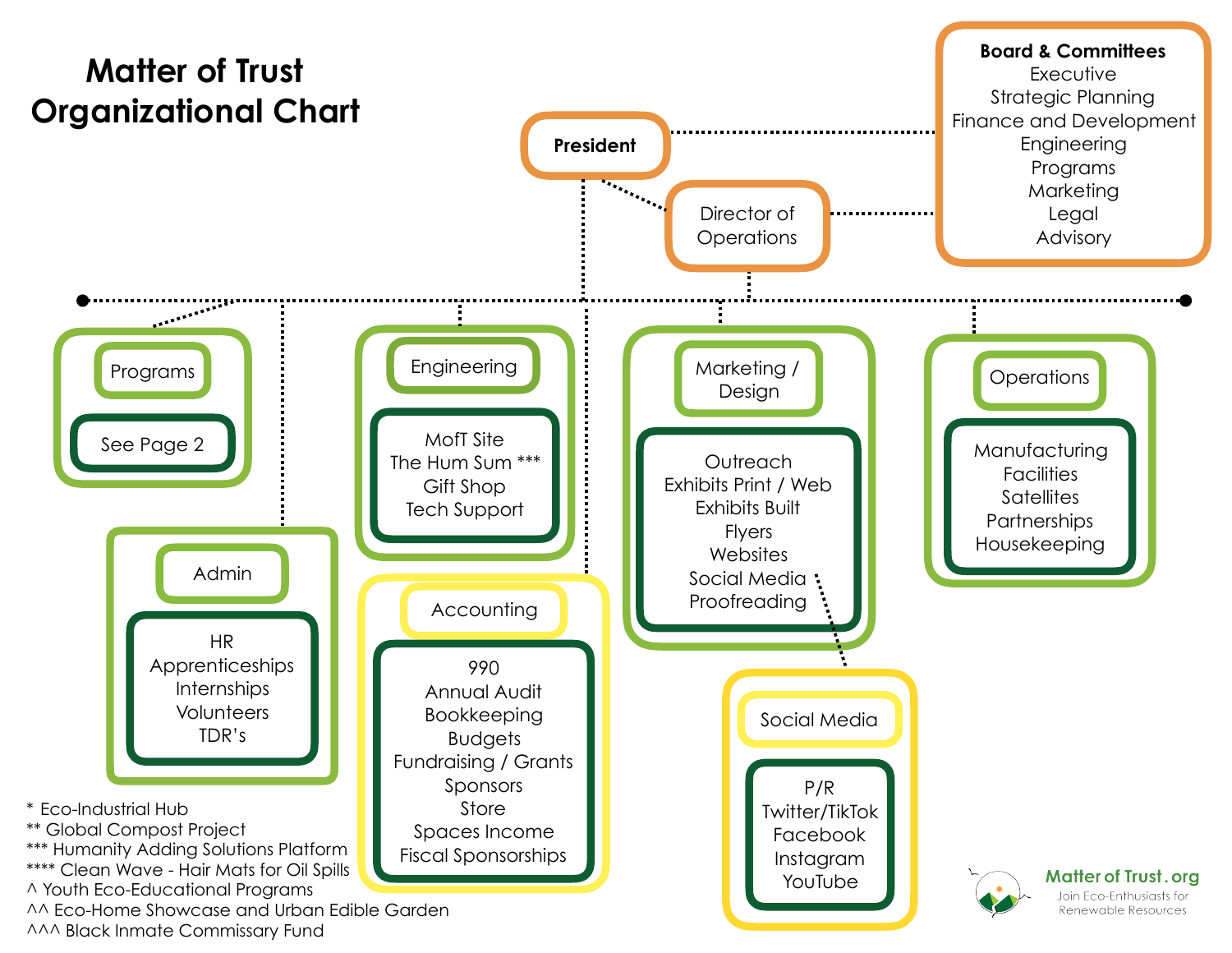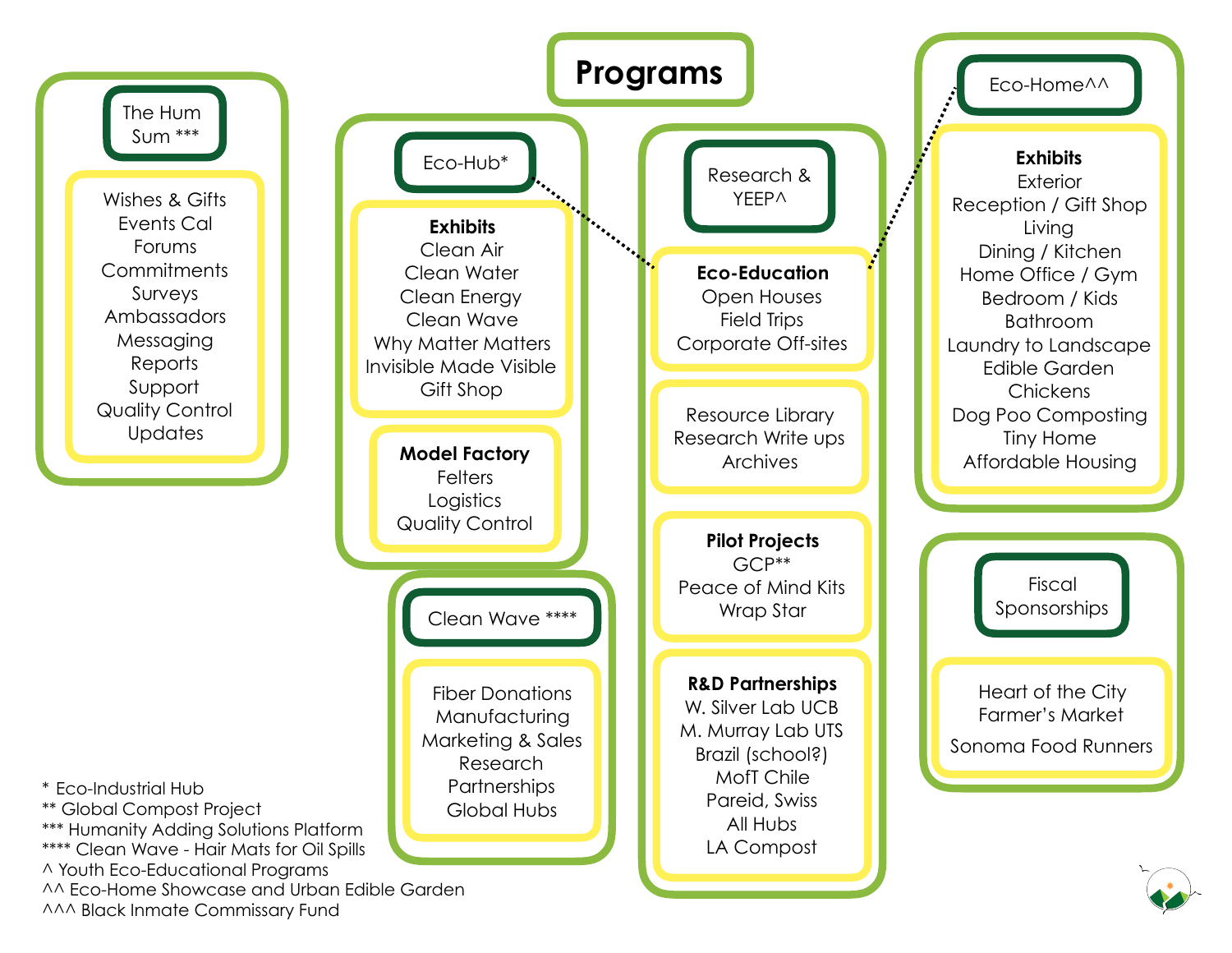## **Responsibilities**

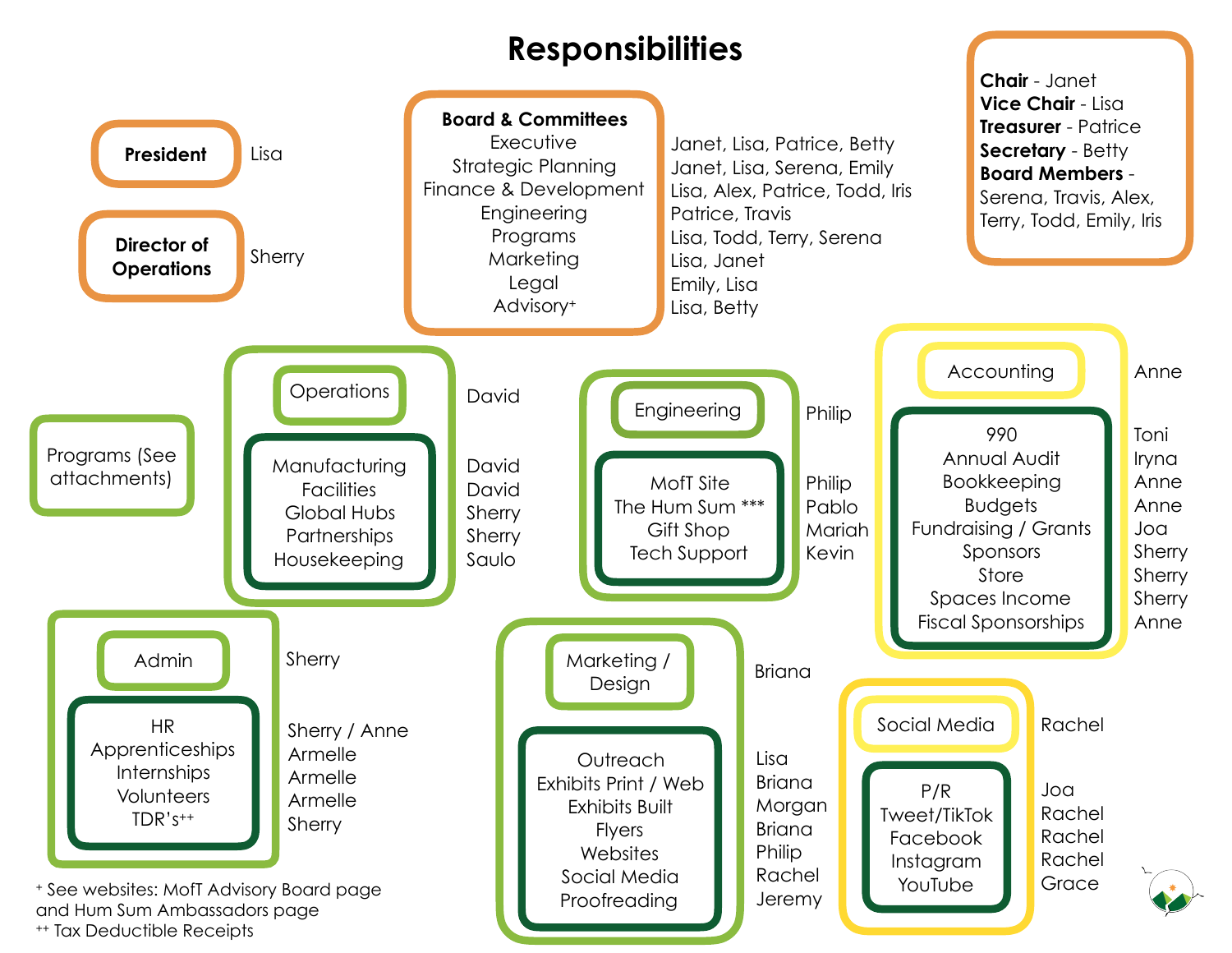## **Program Responsibilities Pt. 1**